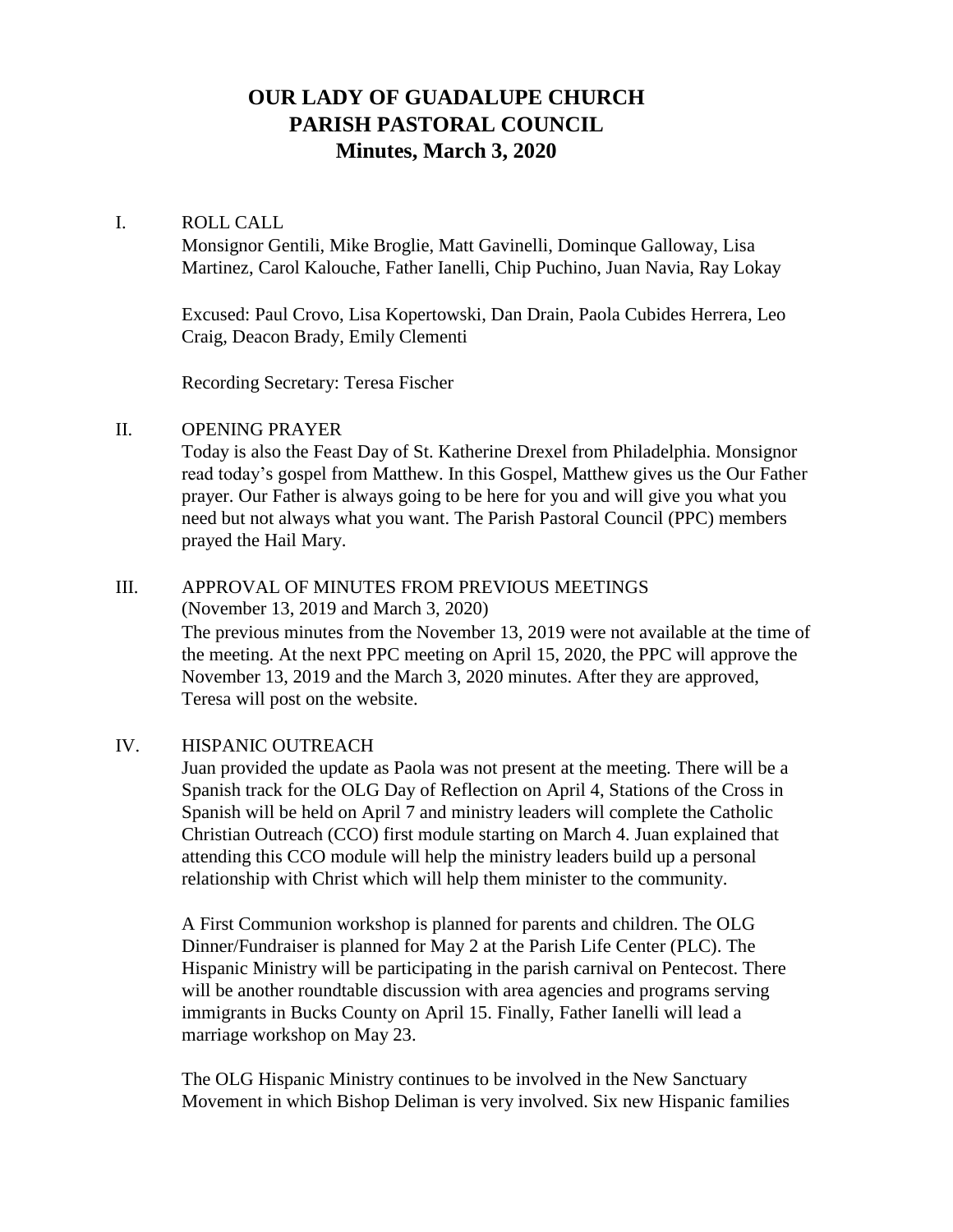have registered with the parish from January 1 to March 1, 2020. In addition, there have been multiple baptisms, three Quinceañera, and two weddings.

In January, representatives from OLG and the Archdiocesan Educational Fund discussed the grant OLG received to support our Hispanic Ministry. OLG was unable to meet the expectations of the Archdiocesan Educational Fund and decided to return the grant money. Since then, OLG has received the financial support of the Catholic Foundation of Greater Philadelphia (CFGP) as well as the backing of Bishop Deliman and fully expects the support of Archbishop Perez.

### V. RELIGIOUS EDUCATION

Monsignor provided an update for OLG Religious Education. The new program is going very well. Approximately 60  $7<sup>th</sup>$  grade students meet every other Monday as our first  $7<sup>th</sup>$  grade class since the parish has changed the date of the Sacrament of Confirmation until  $8<sup>th</sup>$  grade. The parish believes the new program and materials is a more solid approach to religious education. Students and families seem to have adjusted well to the new curriculum, it has been a tougher adjustment for some teachers.

#### VI. SECURITY RECOMMENDATIONS

Buckingham Police completed a security review of parish campus and they had a few additional recommendations that are being addressed. The parish has applied for a \$37,500 grant for funding for security equipment. The parish should find out if they have received the grant by mid-March. In addition, the parish is working on the lightening for the lower parking lot and replacing spotlights in the sanctuary.

Ray expressed concern over publishing the amount of money the parish receives in the weekly collection in the parish bulletin. He suggested including a percentage to goal statement rather than the dollar amount. Council members discussed how the collection money moves from the sanctuary to the bank. The parish follows Archdiocese of Philadelphia (AOP) guidelines. Monsignor will discuss with Tom Rakszawsi to make sure the parish is also following state and local guidelines.

# VII. EVANGELIZATION OUTREACH – MONSIGNOR

Monsignor provided an Evangelization Committee update. We are looking forward to the Parish Mission which will be held this weekend. The parish has been utilizing social media and has been getting a very positive response. Upcoming evangelization events include: Parish Mission, Day of Reflection, Lenten Preaching Series, Formed.org, parish mailings and Holy Week initiatives.

Monsignor recently sent a letter to all registered parishioners that have not contributed to the weekly collection or other donation in the past year. This was a follow-up to the letter that is sent to all contributors for tax purposes. In the letter, Monsignor asked if there was anything he could do for them to help them become more involved in the parish. There have been a number of responses and many were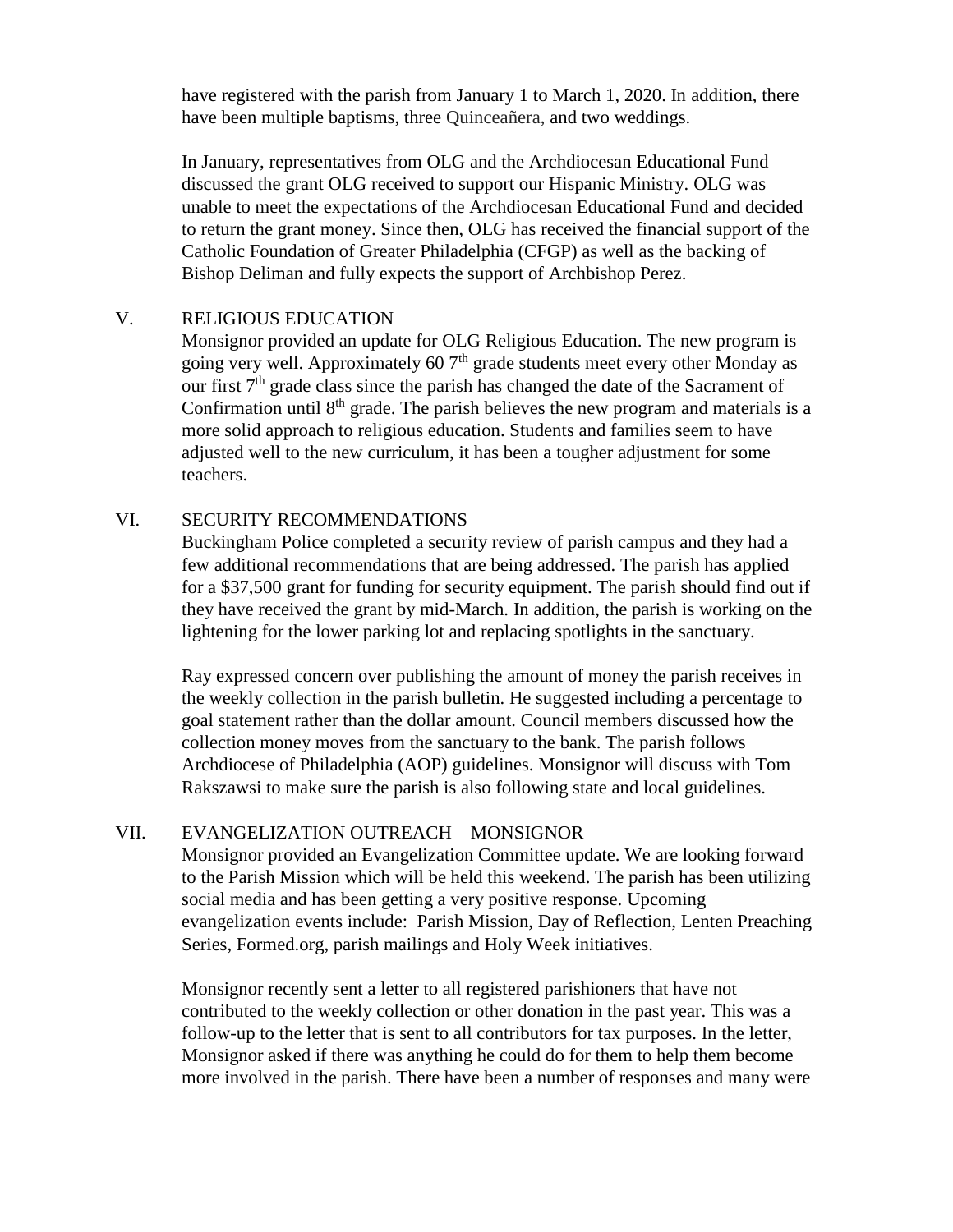positive. Monsignor personally responds to all responses and invites all non-active parishioners to come back.

# VIII. CELEBRATING GROWTH" MINISTRY WEEKEND UPDATE

The Celebrating Growth/Ministry was held on February 22/23. A discussion ensued regarding moving to just two weekends (currently hold three) and making the welcoming of new families a separate event. This committee will meet privately to discuss and provide a recommendation.

# IX. SOCIAL AFFAIRS COMMITTEE UPDATE – CHIP PUCHINO

The parish golf outing is scheduled for September 28, 2020. Other upcoming events include a Bingo/Nunsense Show in November, Cookies with Santa in December, Paint and Wine Night in May and another Babysitting Night in the spring.

Bob and Louise Silberg are now leading the Social Affairs Committee. Monsignor thanked Chip for his great leadership on this important committee.

# X. CORONAVIRUS

As COVID-19 becomes more prevalent the parish is following the guidelines of the state and local government as well as the AOP. At this time, the parish is suspending the sign of peace and encouraging just a verbal greeting before Mass. The council discussed the safe distribution of communion.

# XI. PASTORAL COUNCIL ELECTIONS

Monsignor is very pleased with the current PPC and would like all current members whose term is about to expire to consider remaining on the council for another year or two. Elections will be held in the coming year.

### XII. LITURGY COMMITTEE UPDATE

The Liturgy Committee is preparing for Lent and Holy Week. There will be Adoration every Friday in Lent and the parish continues to look into extended Adoration. Safety and security are major issues when considering this.

### XIII. FINANCE COMMITTEE UPDATE

The Parish Finance Council (PFC) continues to work with the bank regarding the parish loan. A new Legacy Campaign is reaching out to high donors to offset the parish debt. The goal of the Legacy Campaign is to raise up to \$3 million of which we have \$1 million already. The weekly collection is up 6.5% over last year and e-giving is close to 25% of the weekly collection.

# XIV. OTHER COMMITTEE UPDATES OR "NEW BUSINESS" No new business.

### XV. NEXT MEETING

April 15, 2020 - Due to COVID-19 this will be a ZOOM meeting.